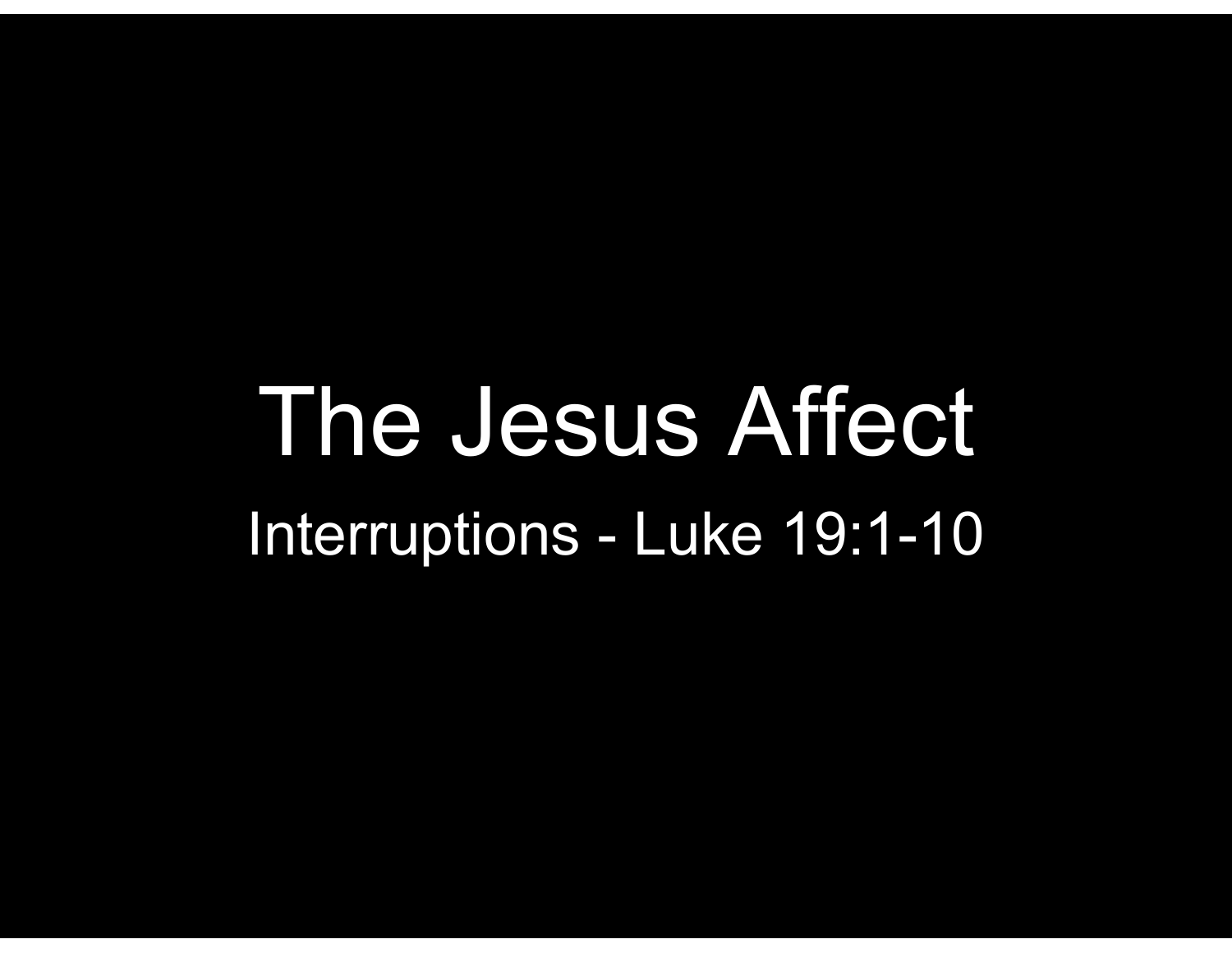The busier a person is, the more they have on their agenda.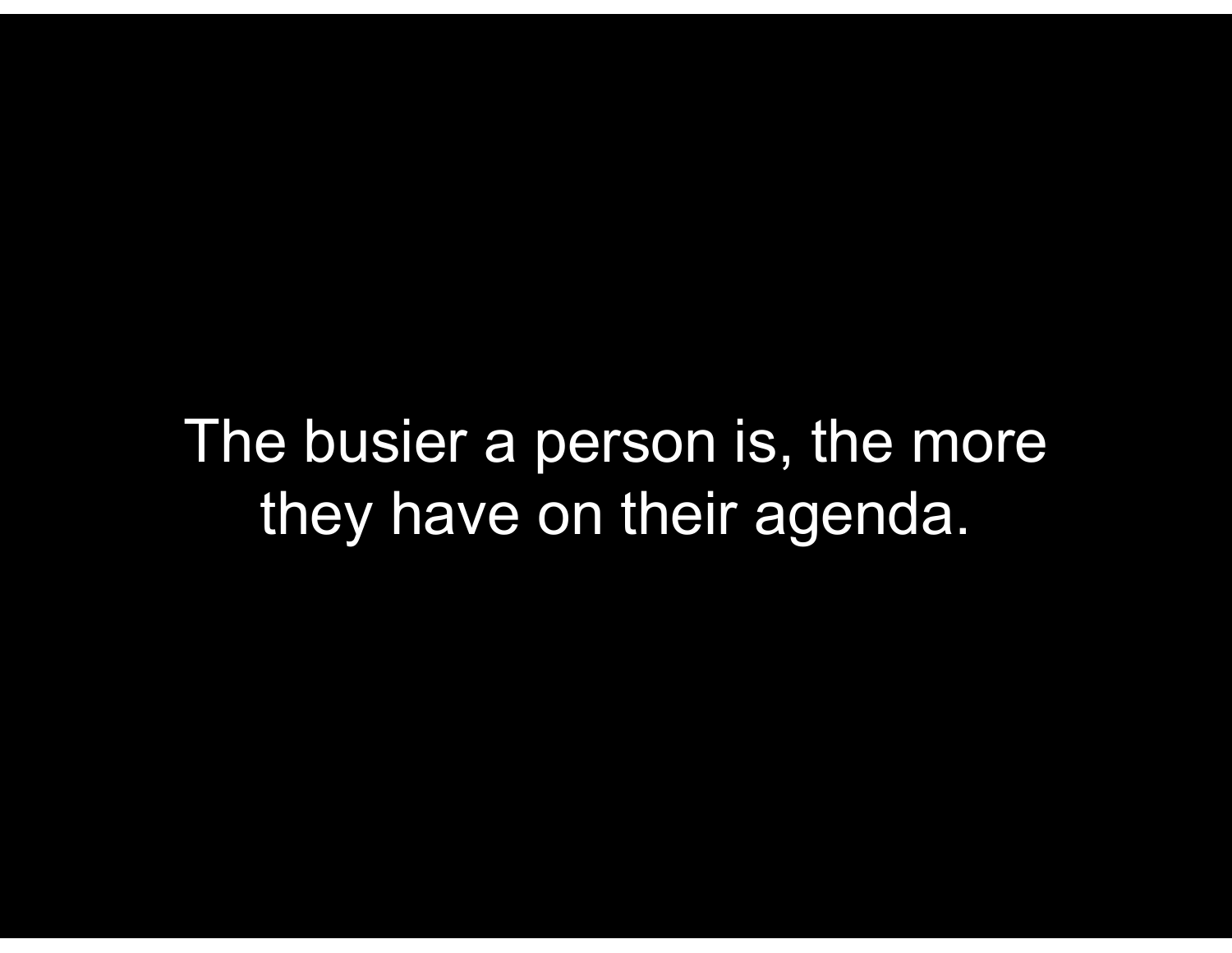#### How do you react to interruptions?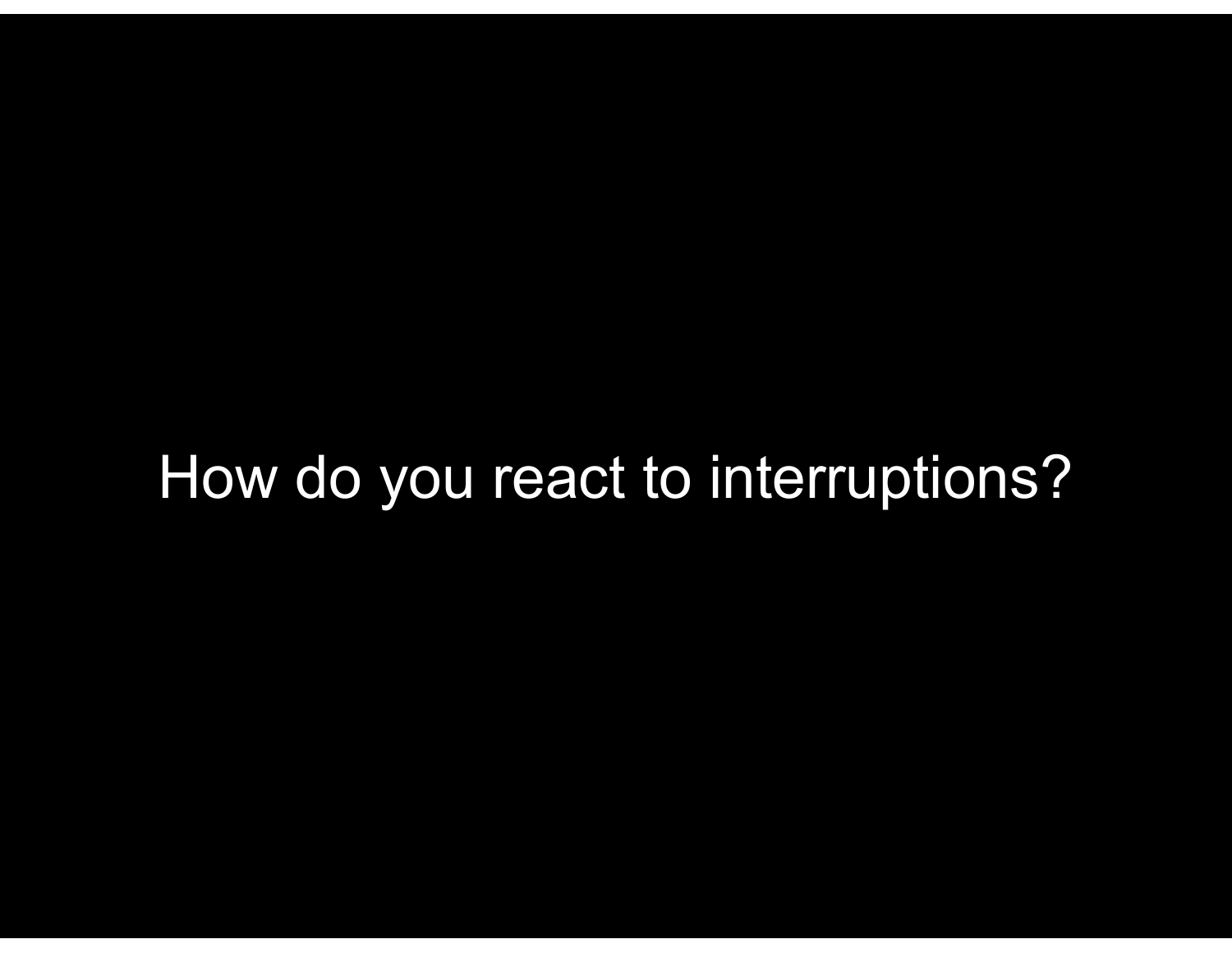#### He entered Jericho and was passing through. Luke 19:1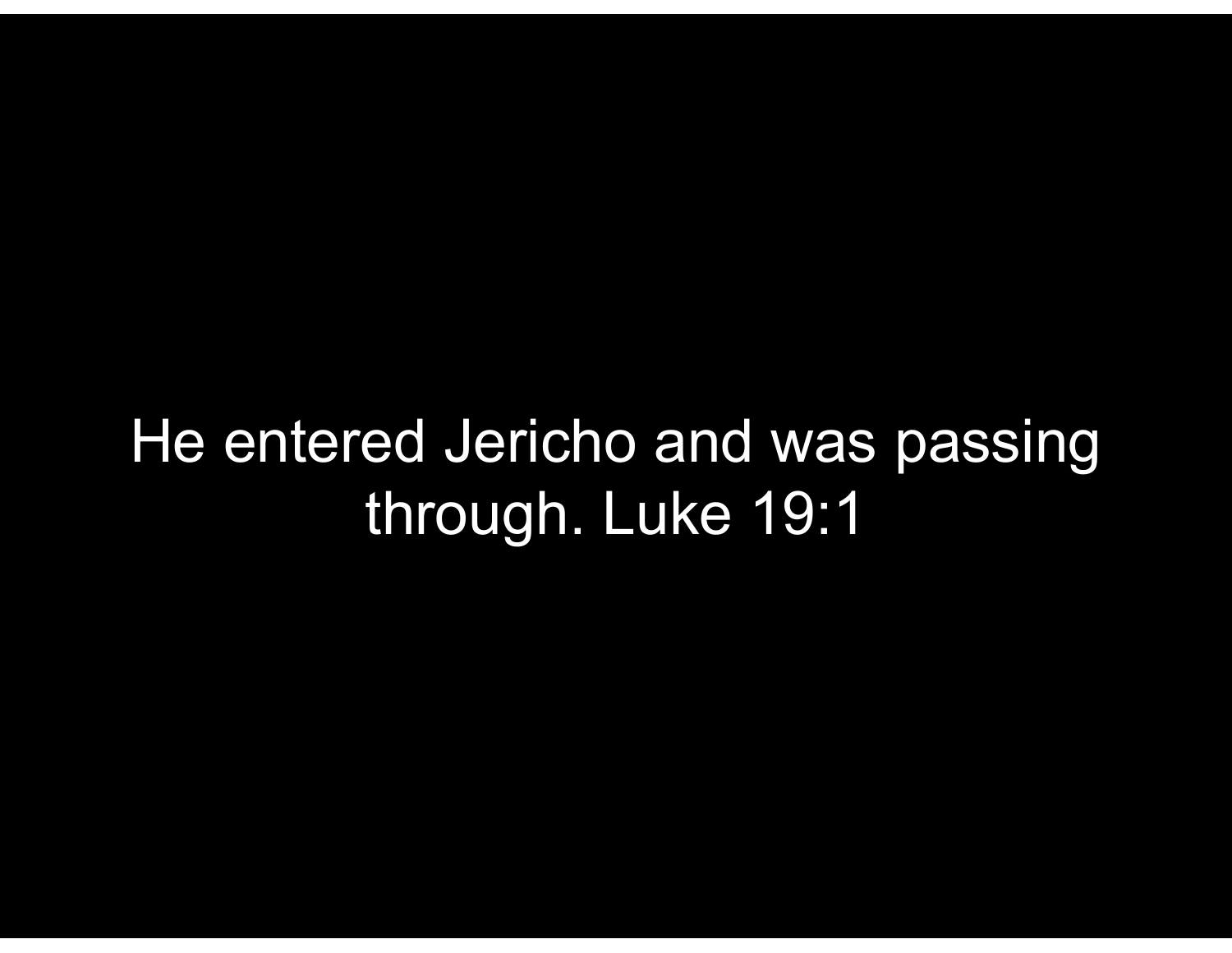There was a man named Zacchaeus who was a chief tax collector, and he was rich. Luke 19: 2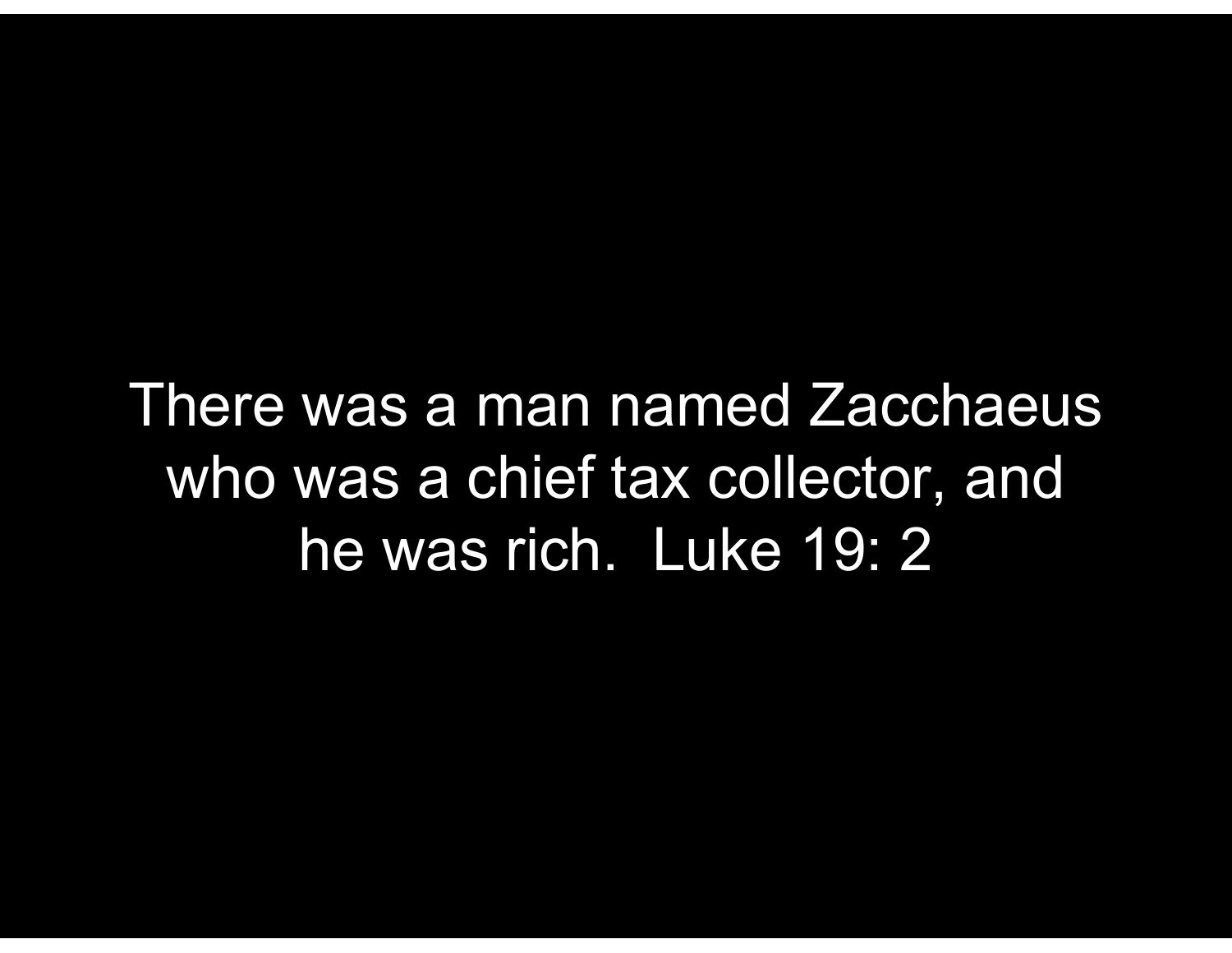He was trying to see who Jesus was, but he was not able because of the crowd, since he was a short man. Luke 19:3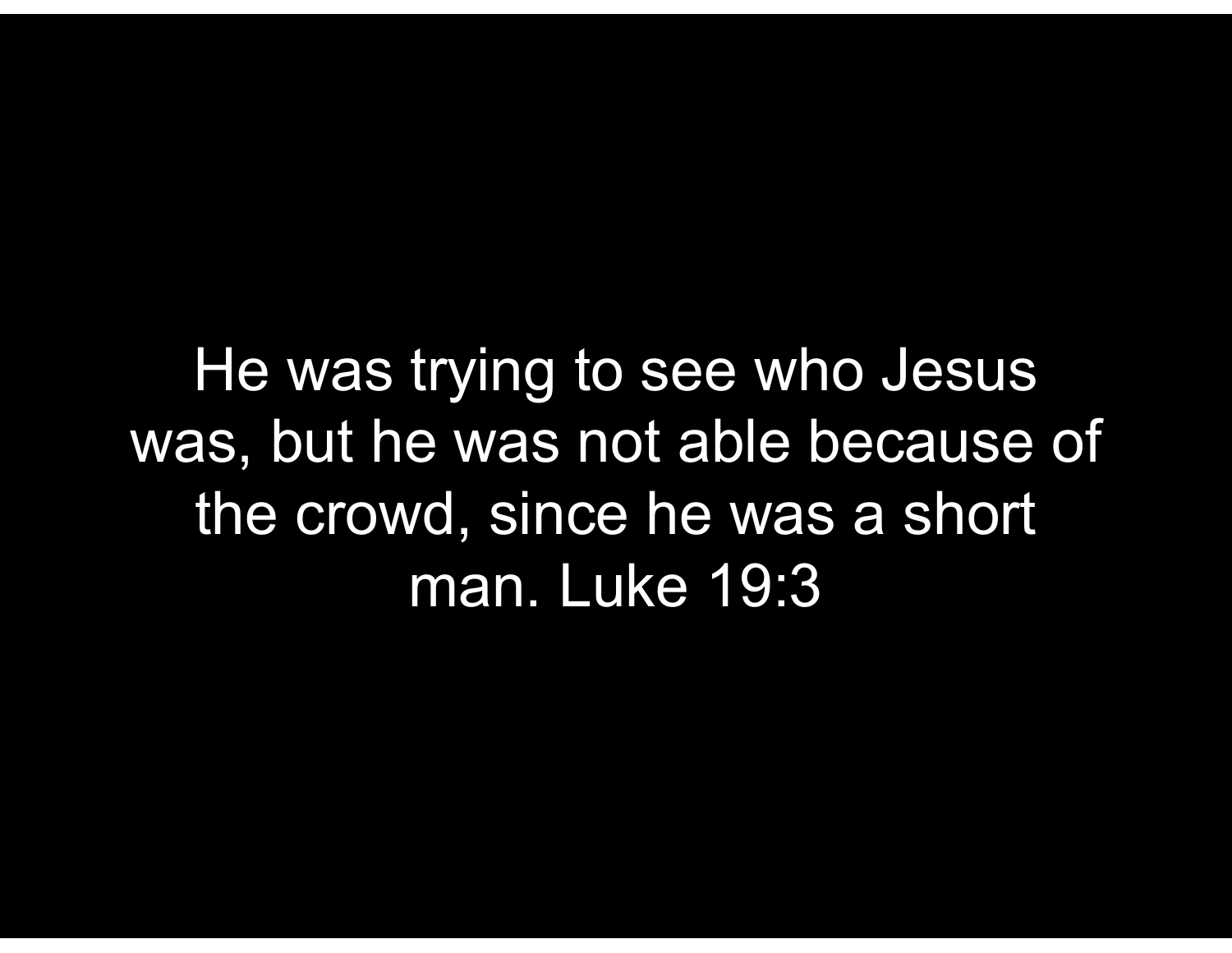So running ahead, he climbed up a sycamore tree to see Jesus, since He was about to pass that way. Luke 19:4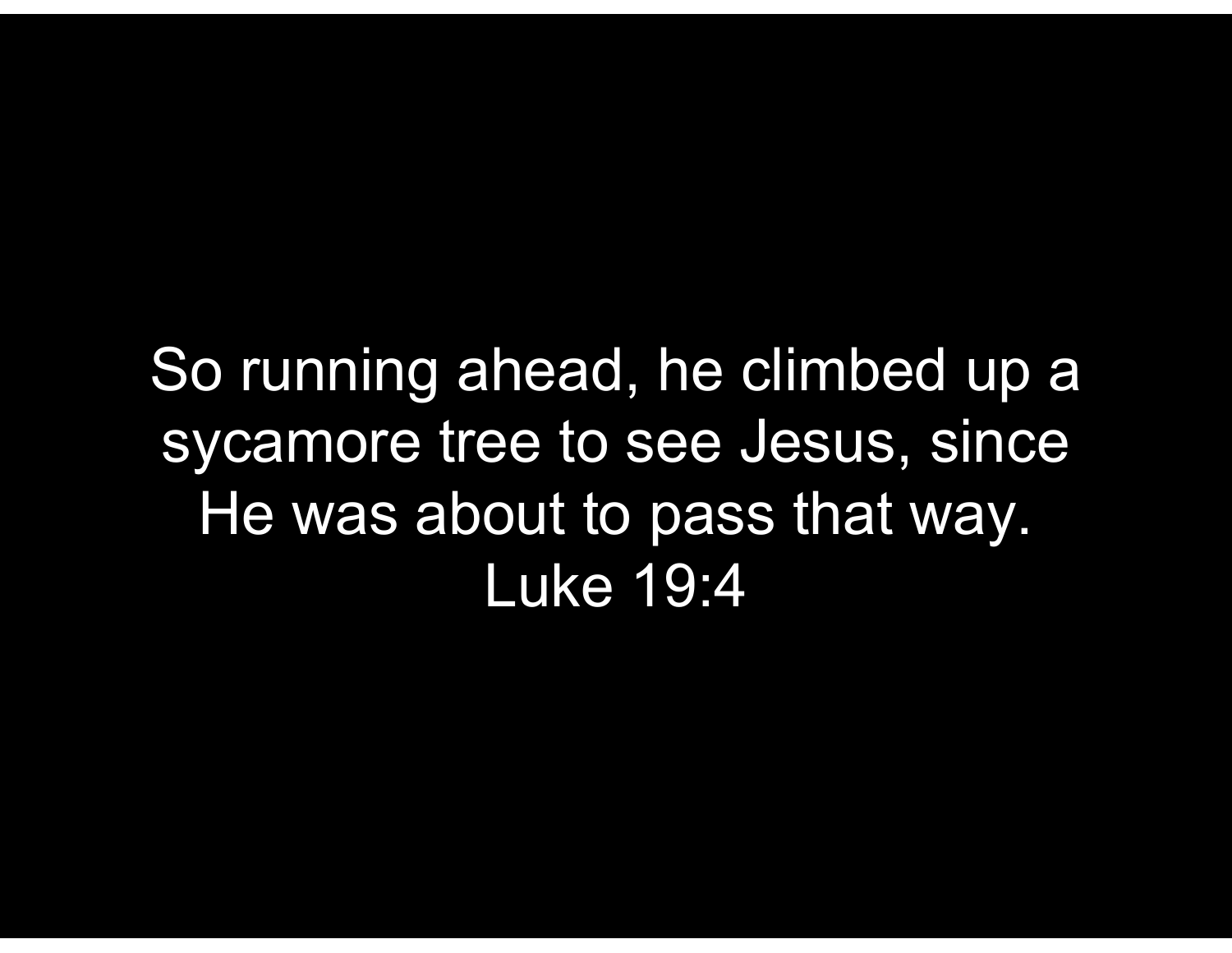When Jesus came to the place, He looked up and said to him, "Zacchaeus, hurry and come down because today I must stay at your house." Luke 19:5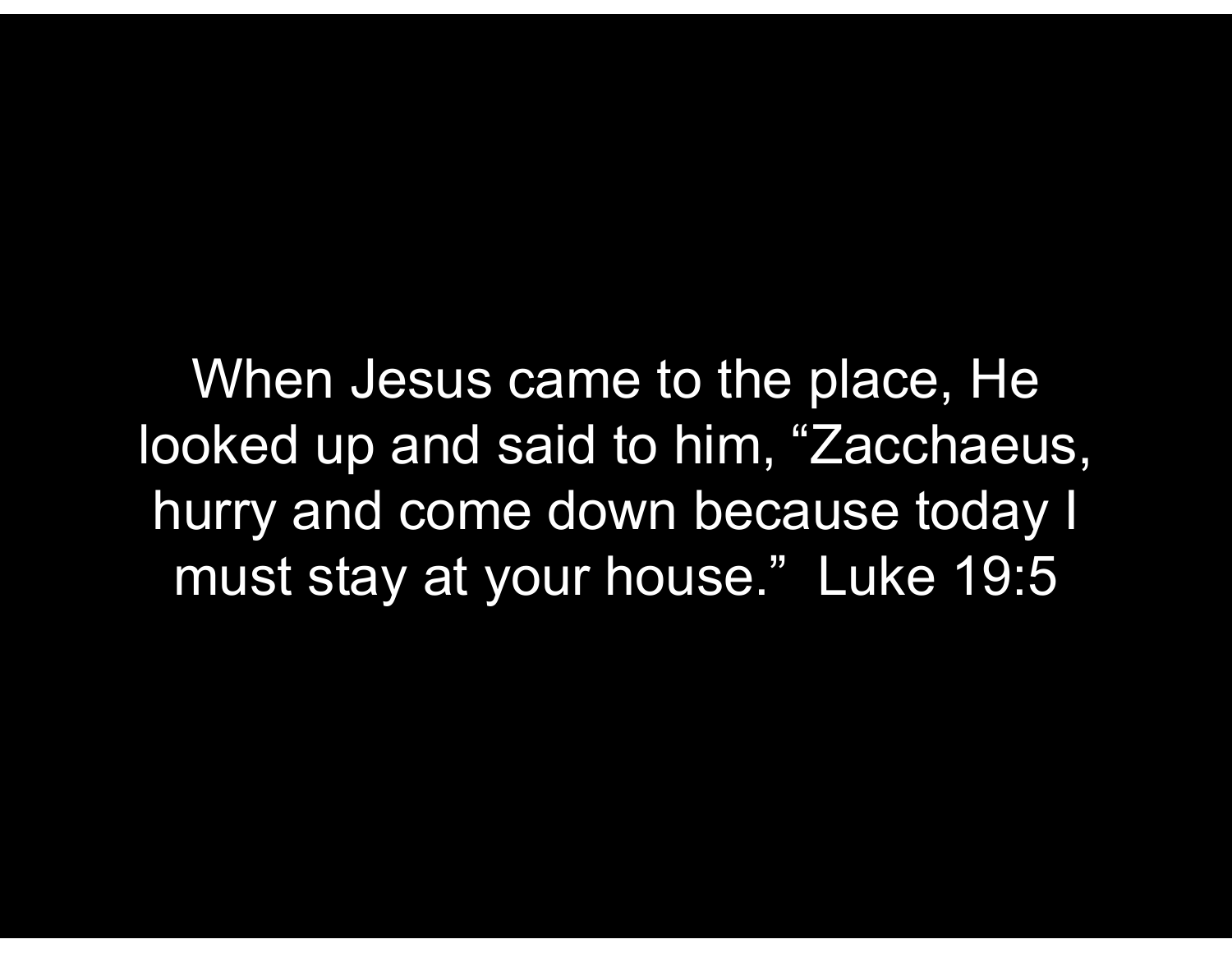So he quickly came down and welcomed Him joyfully. Luke 19:6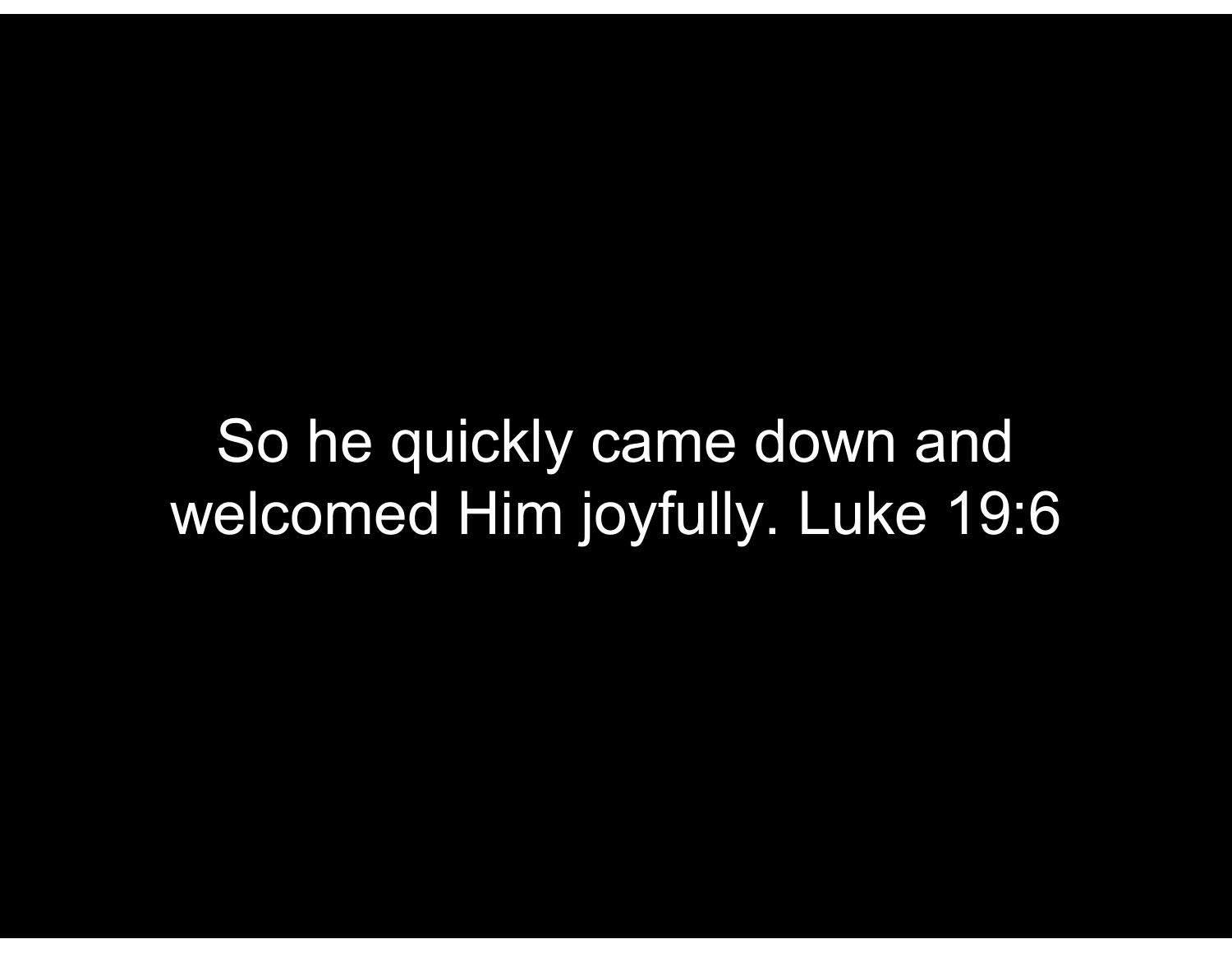All who saw it began to complain, "He's gone to lodge with a sinful man!" Luke 19:7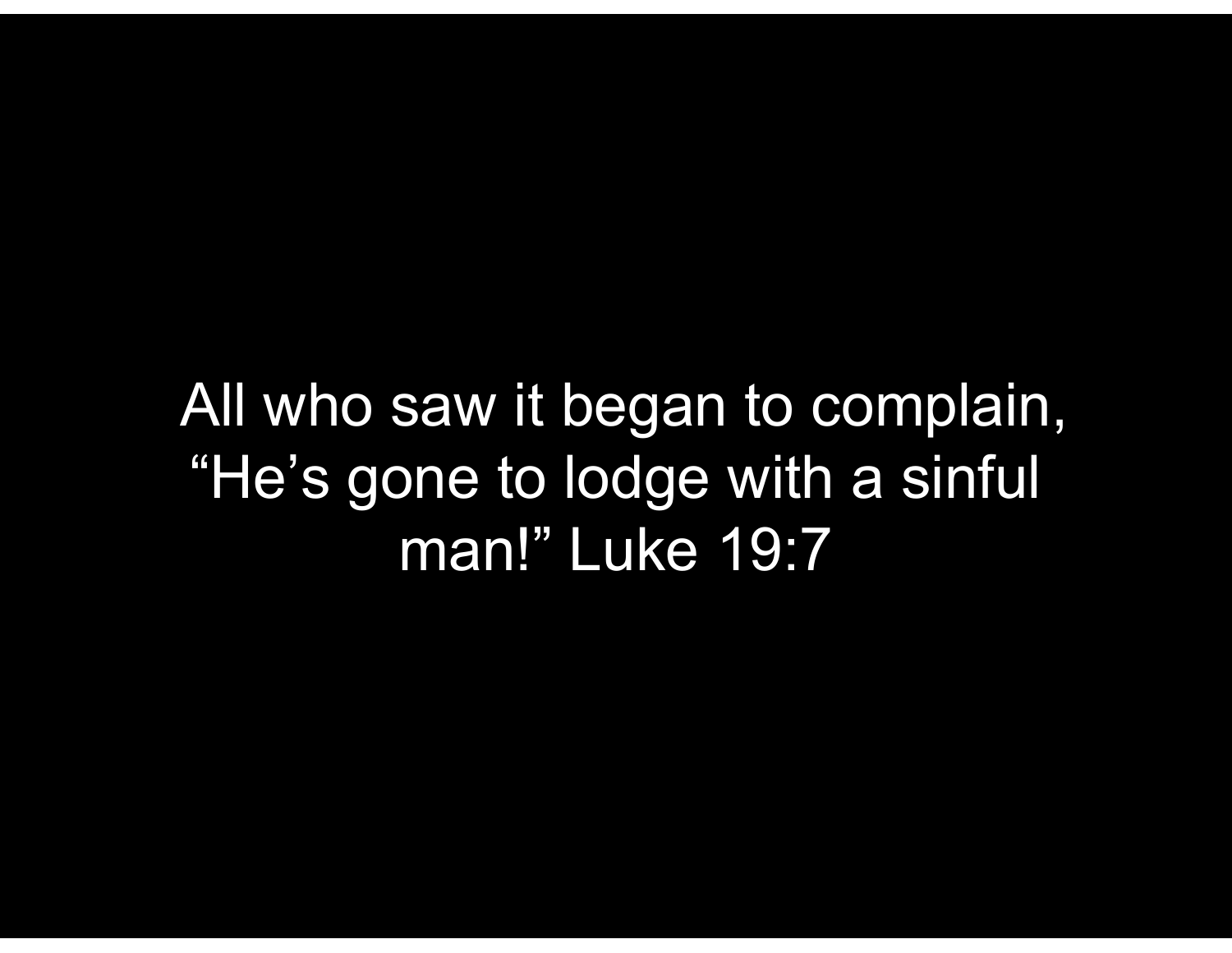But Zacchaeus stood there and said to the Lord, "Look, I'll give half of my possessions to the poor, Lord! And if I have extorted anything from anyone, I'll pay back four times as much!" Luke 19:8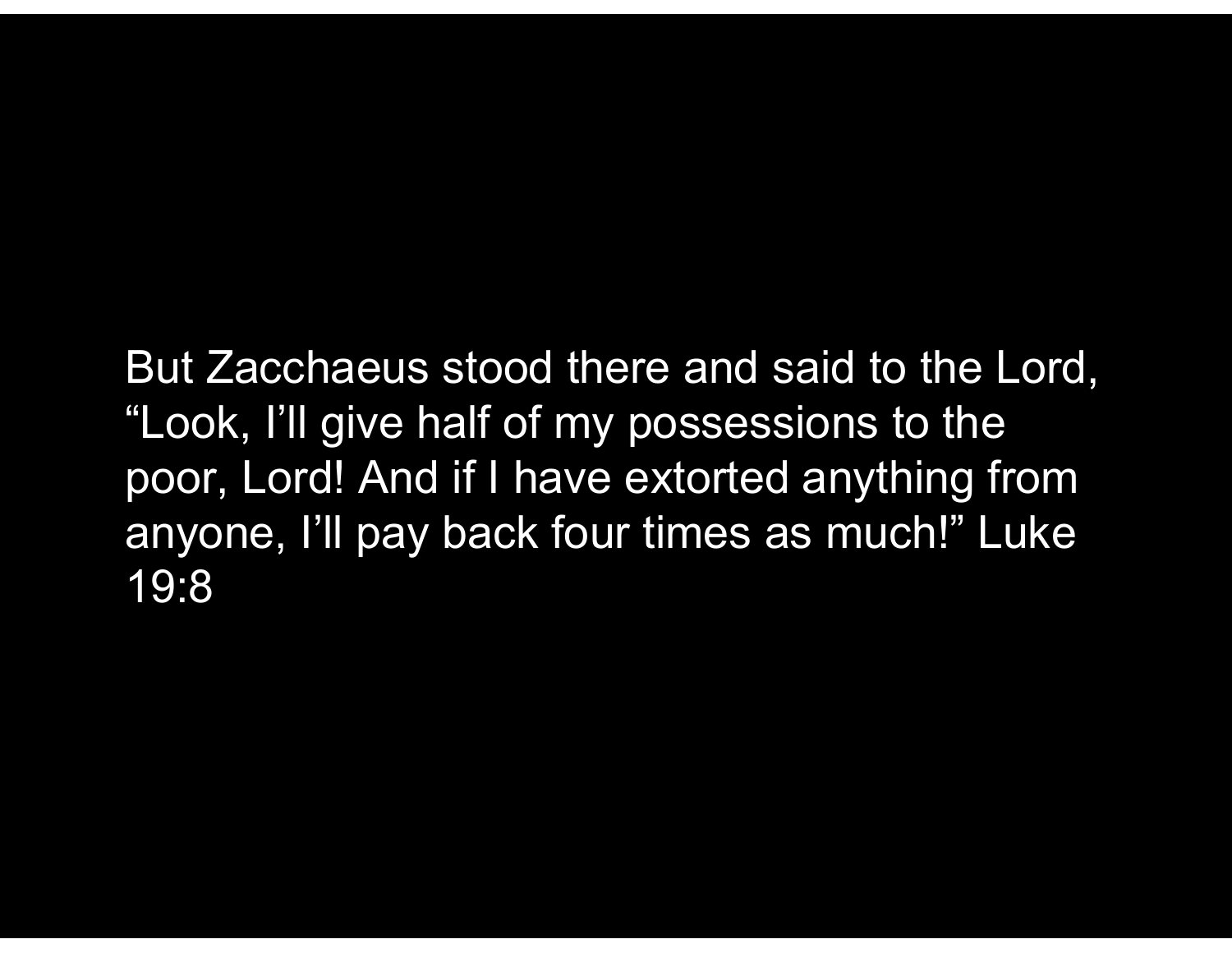"Today salvation has come to this house," Jesus told him, "because he too is a son of Abraham." Luke 19:9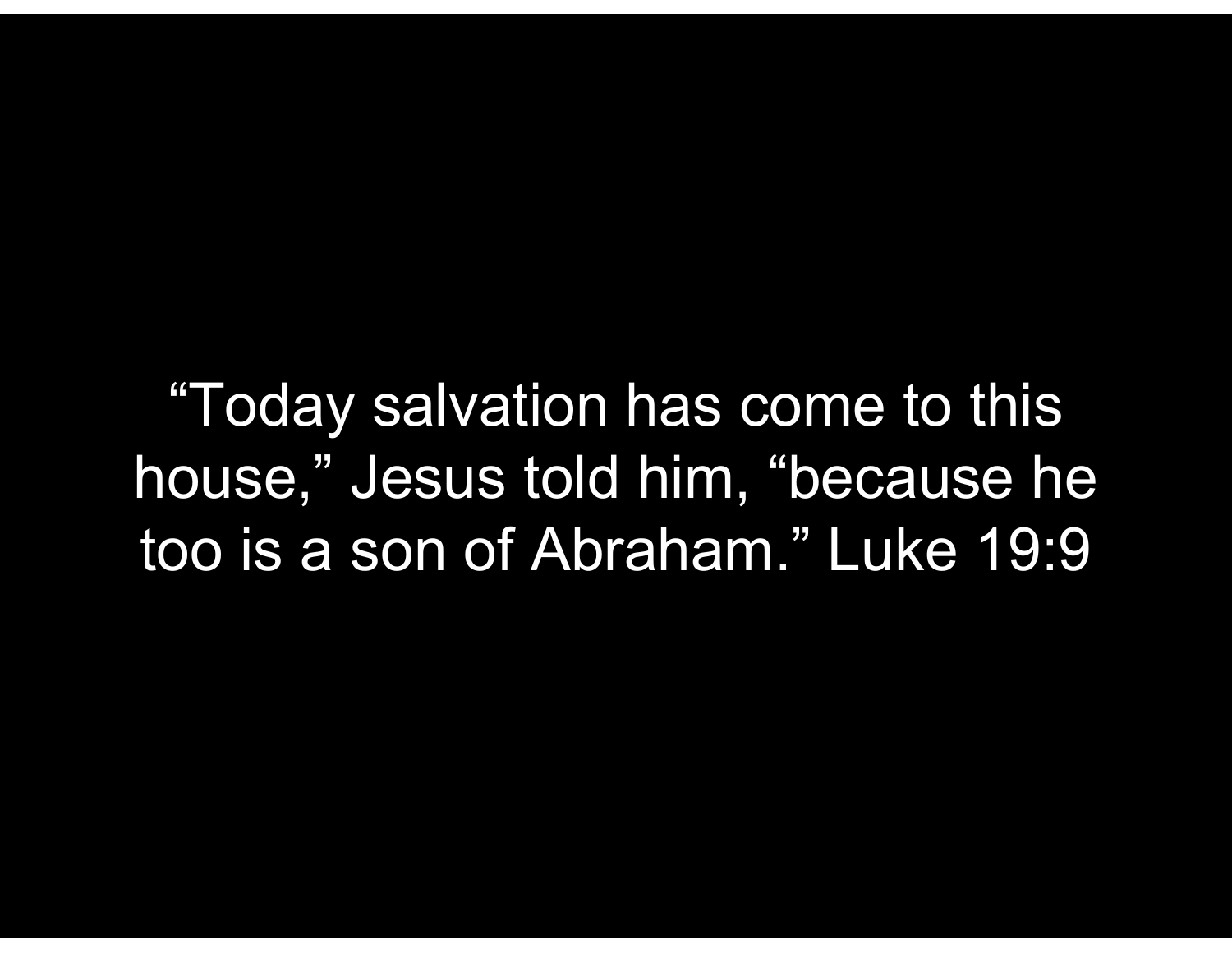#### "For the Son of Man has come to seek and to save the lost." Luke 19:10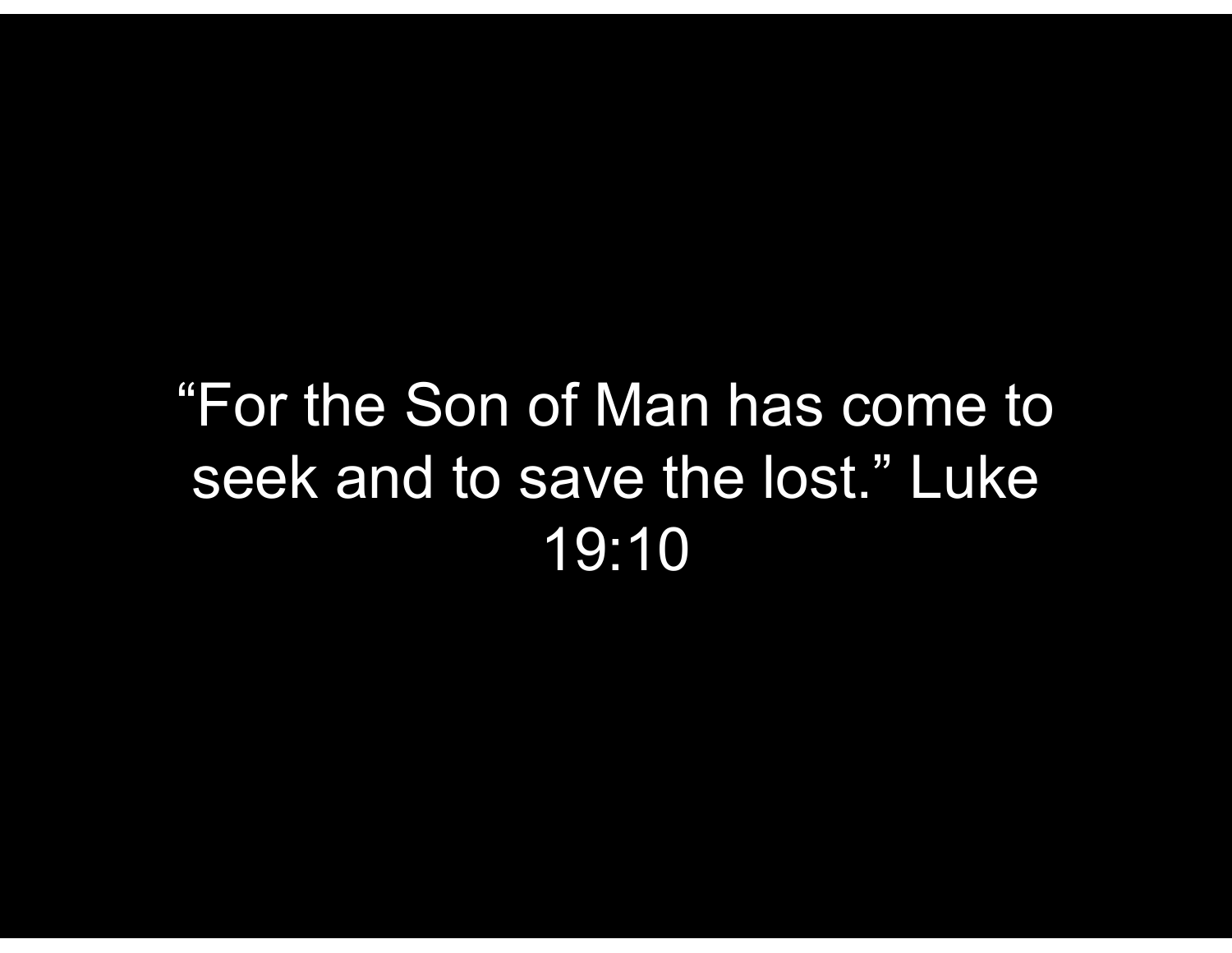I. I want you to start reacting to interruptions in your agenda differently.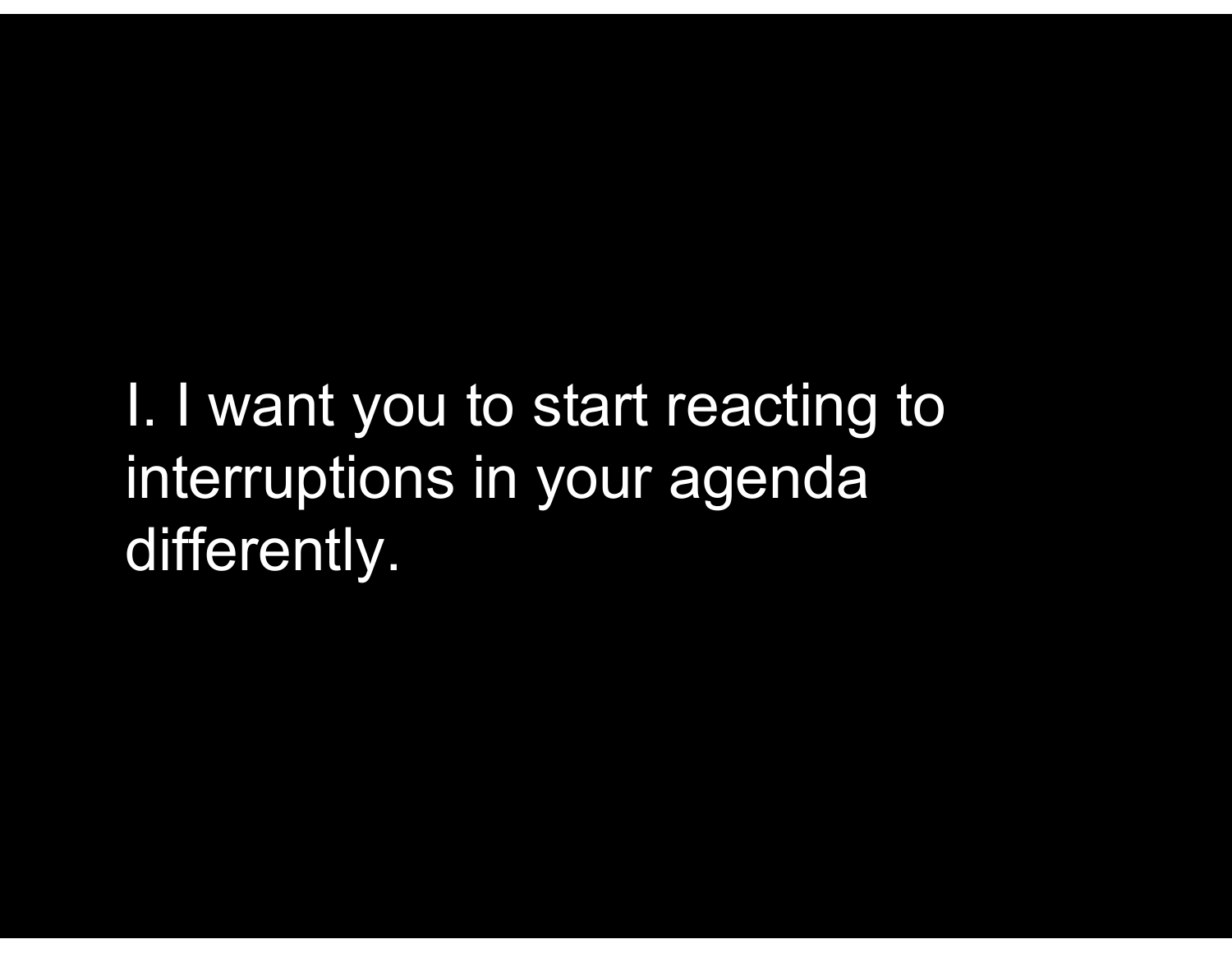Nothing on your agenda is ever as important as fulfilling God's agenda.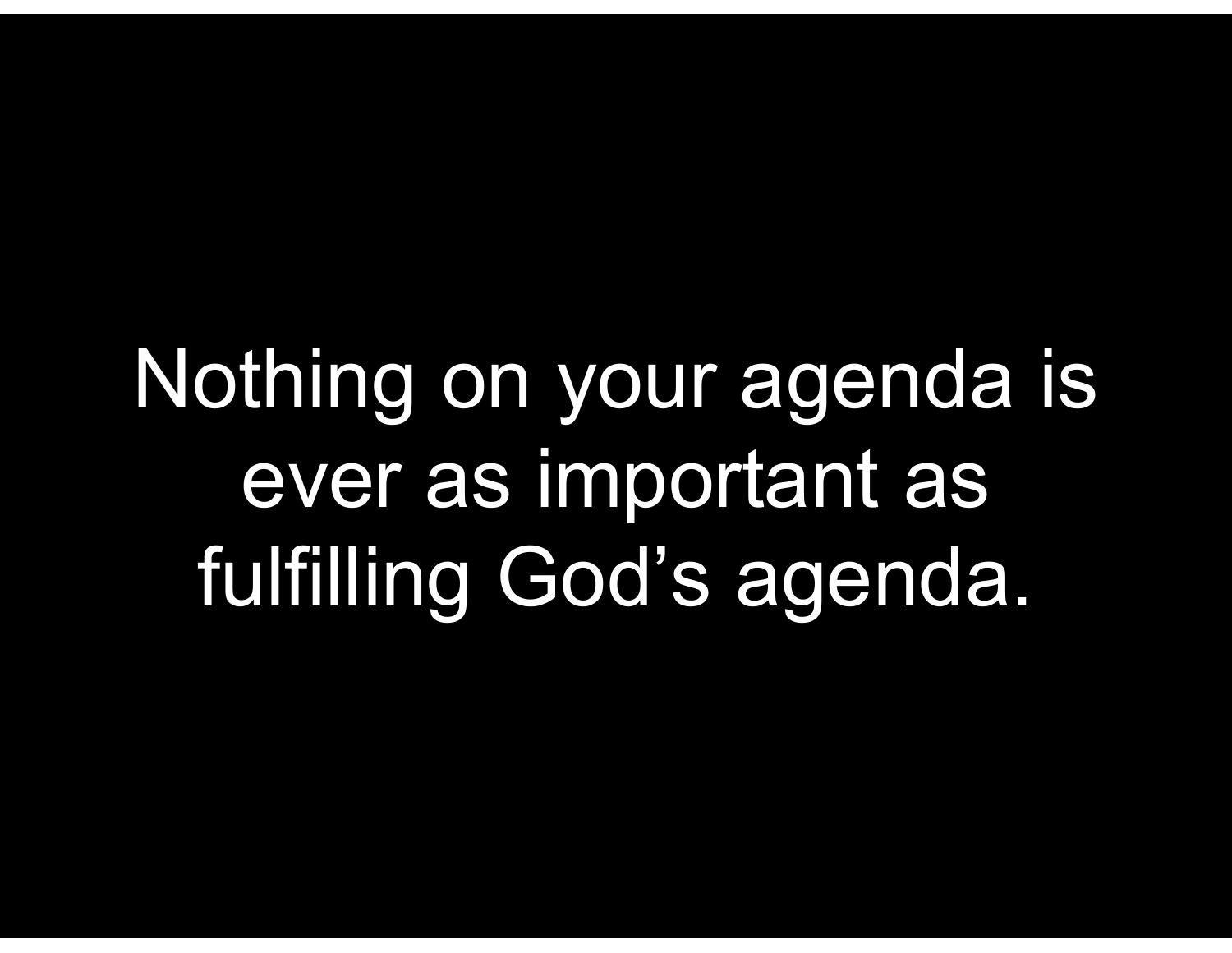## II. I want you to start looking for men up in trees.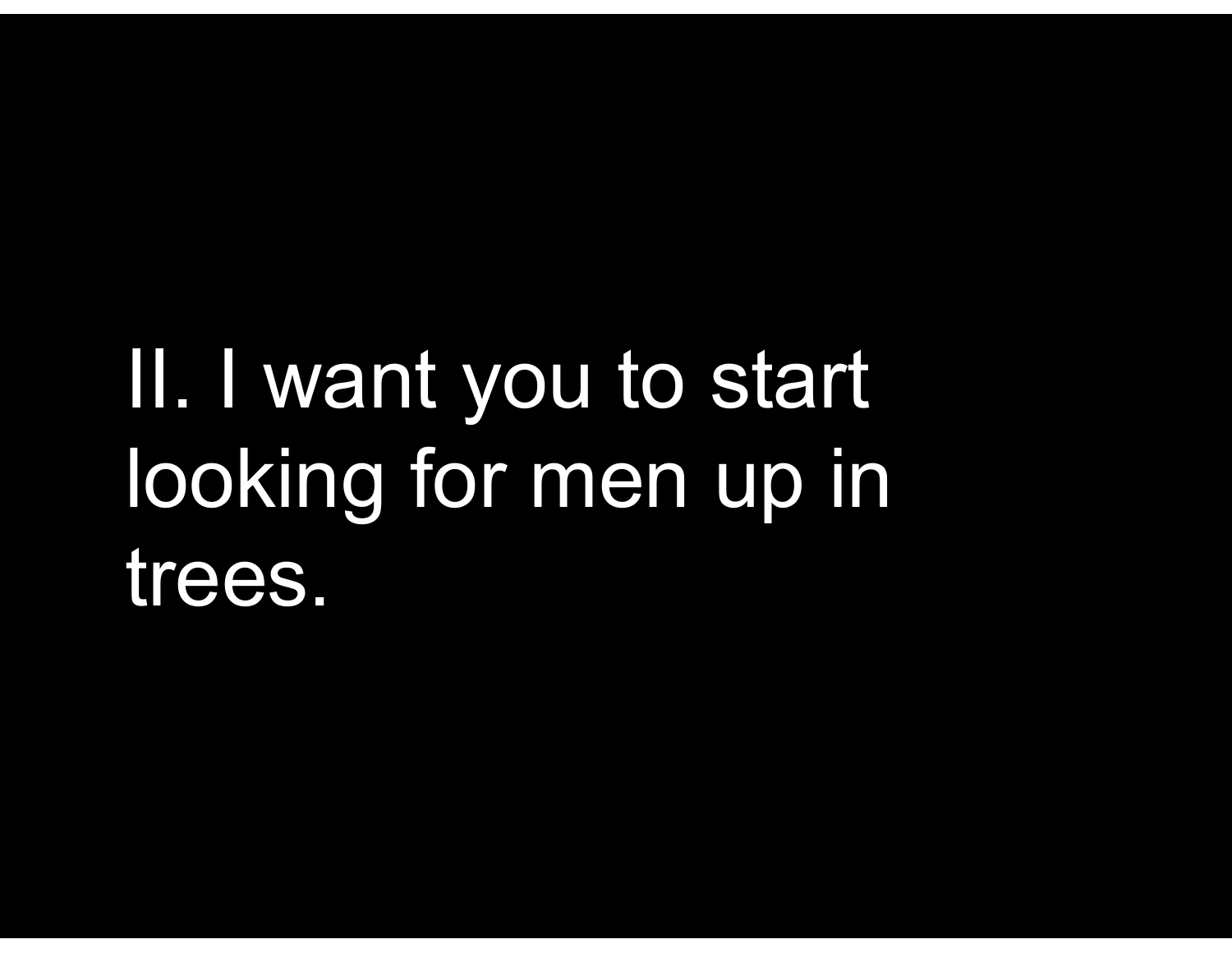#### You see what you look for.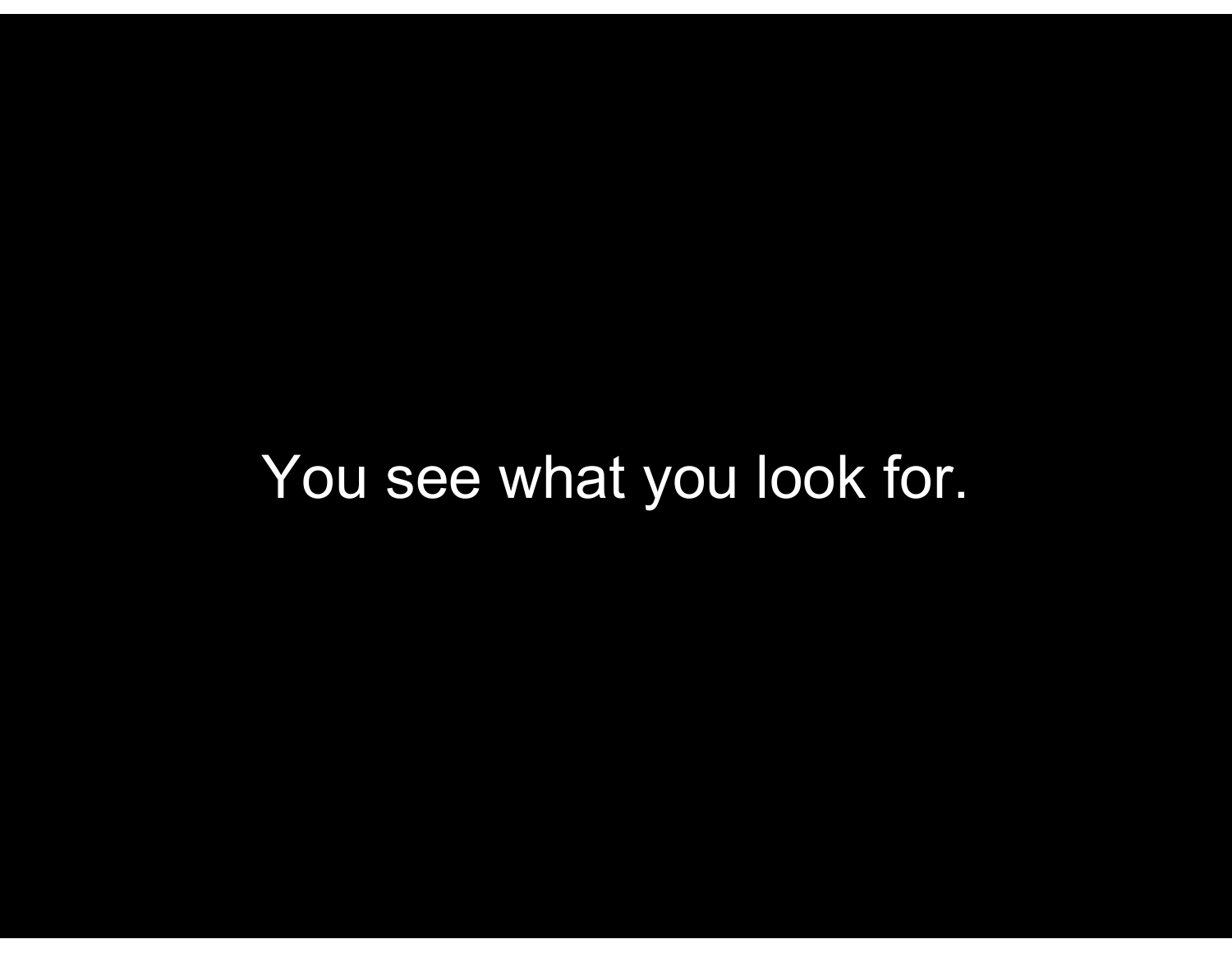III. I want you to learn to use Jesus approach to helping people.